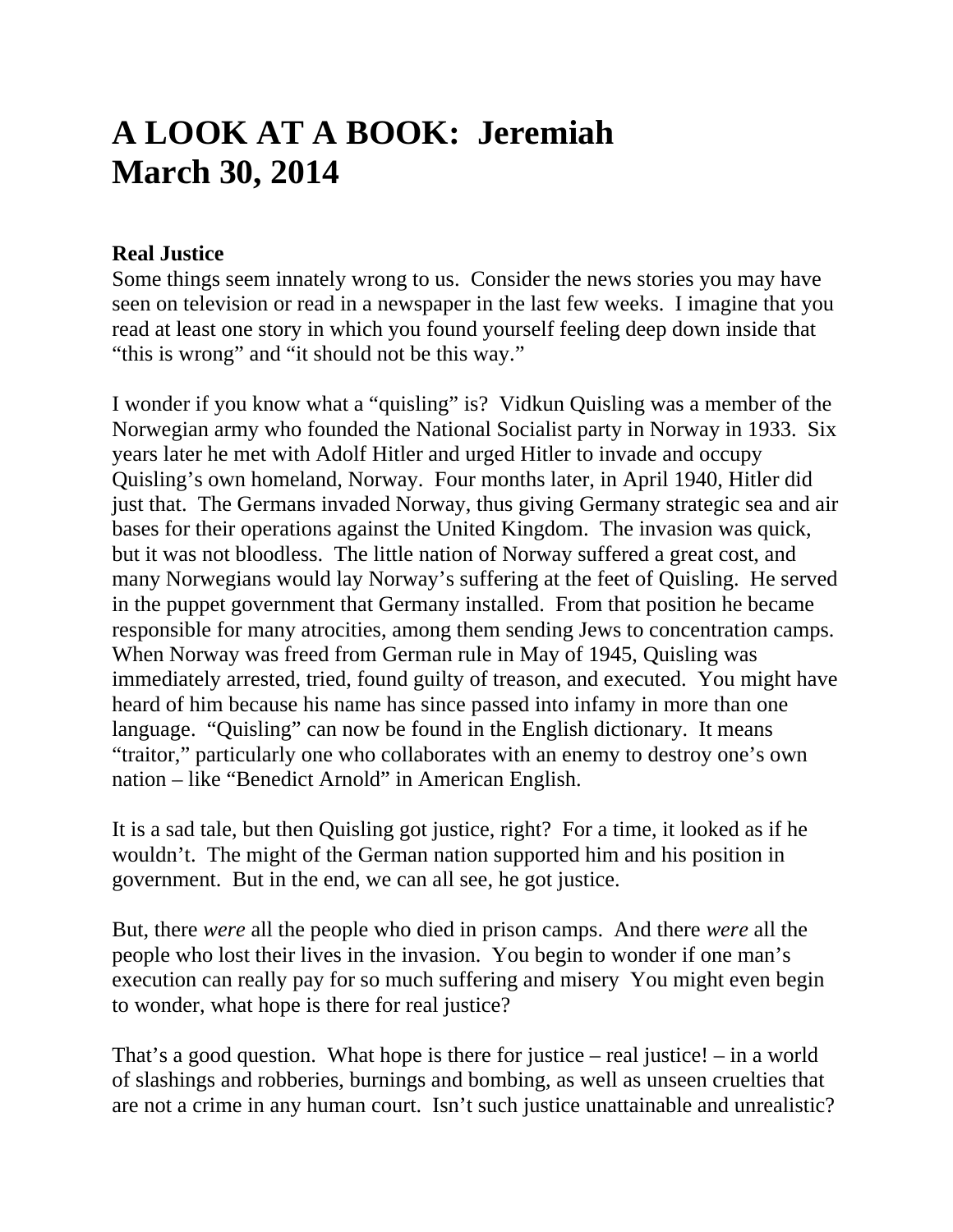### **Introducing Jeremiah**

We will consider the overwhelming picture of God's justice found in the book of Jeremiah. Jeremiah has fewer chapters than Isaiah, but the text is longer.

Jeremiah is a collection of speeches, interspersed with several historical episodes in the prophet's life. These speeches, or prophecies, have been compiled and are chronological only in the roughest sense. Chapter 1 presents Jeremiah's original call to prophesy, and chapter 44 records his last prophecy down in Egypt. This book is a collection of speeches, arranged thematically.

Jeremiah is basically God's message to his people of coming justice. Whenever we are tempted to feel cynical or jaded about the world we live in, Jeremiah might be good for what ails us. Its message about coming judgment is important for those who long for justice. And it may be even more important for those who have *not* longed for justice, because Jeremiah tells us that justice is coming.

## **Justice for God's People (Chapters 1-45, 52)**

The first forty-five chapters of Jeremiah clearly focus on God's coming justice against his people.

Jeremiah lived about one hundred years after the prophet Isaiah, who prophesied in the southern kingdom of Judah at the same time the northern kingdom of Israel fell to Assyria, which occurred in 722 B.C. The Assyrians continued to harass the southern kingdom of Judah and Jerusalem through the end of the eighth and much of the seventh century. Yet Assyria gradually declined in power until it was toppled by the Babylonians in 612 B.C. In the midst of Assyria's decline and before Babylon's full maturity, however, Judah took advantage of the situation to regain strength. Josiah became king in 640 B.C., and, as a godly king, he used this power vacuum to help the nation of Judah reform its religious life. He also ended the practice of paying tribute to the emperor of Assyria, because Assyria no longer had the power to back up its demand for tribute.

Yet even if Assyria would fall, Babylon would quickly prove to be an even greater foe. For a time, Egypt seemed to experience a renaissance of its own, and many in Judah began looking to Egypt for protection from Babylon. Yet at the end of the seventh century even Egypt would suffer an embarrassing defeat at the hands of the Babylonians. And Babylon would eventually sack Jerusalem itself.

It was amid these tumultuous times that God brought Jeremiah along.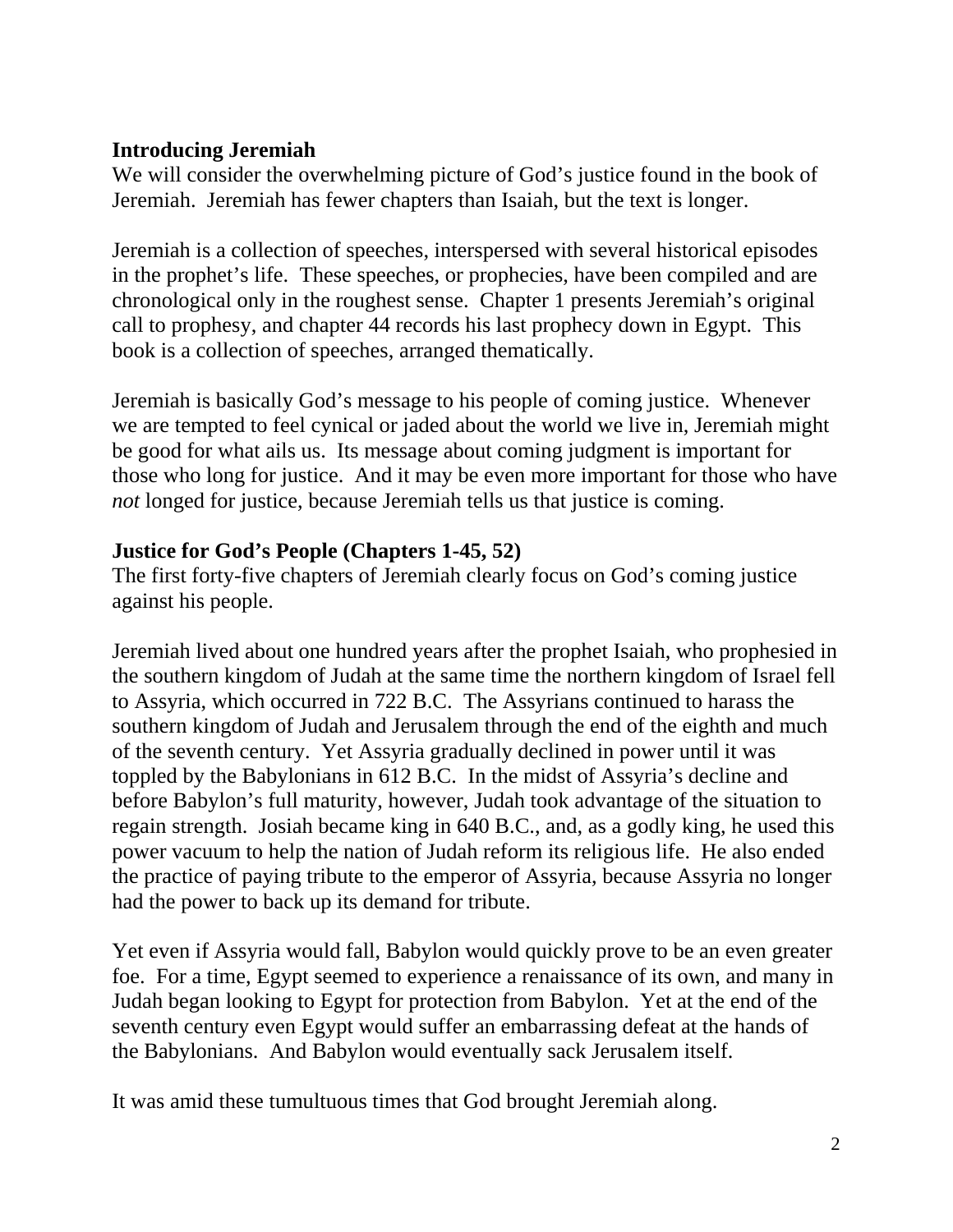God's great prophets often came amid decay among and around God's people. Whenever the world began to show its passing nature, whenever the supposedly permanent things of life began to fray and crack, that's when Go din his mercy would typically provide a glimpse at the things that are lasting.

The people had enjoyed a great king about a hundred years earlier in Hezekiah, during the days in which Isaiah prophesied. But Hezekiah had been followed by several horrendous kings. Then they had a great king again in Josiah, but Josiah was never able completely to reform the nation. And after his death, the nation quickly lurched back into sin, even terrible sin!

In many ways, the first forty-five of the book's fifty-two chapters read like one long suit for a divorce. God is passionately angry with his people. He promises at one point, "I am beginning to bring disaster on the city that bears my Name" (25:29). Do you see the tragedy here? God decides to bring justice on the very people who bear his name!

#### *The Cause of Judgment*

What were the charges? The book lays them out at great length. In the very first chapter, the Lord says, "I will pronounce my judgments on my people because of their wickedness in forsaking me, in burning incense to other gods and in worshiping what their hands have made" (1:16). Jeremiah is called to prophesy precisely because God's people have broken their covenant with the Lord. They have forsaken him. They have worshiped idols. That is God's suit again them. Or, to use his ironic words here, they have worshiped "what their hands have made."

"What fault did your fathers find in me, that they strayed so far from me?" the Lord asks. "They followed worthless idols and became worthless themselves" (Jeremiah 2:5).

The Lord then breaks this accusation down into two specific charges: "My people have committed two sins: They have forsaken me, the spring of living water, and have dug their own cisterns, broken cisterns that cannot hold water" (2:13). They have, first, forsaken him and, second, dug their own useless wells of life.

God describes that all this means with a shocking image: they are like prostitutes! "On every high hill and under every spreading tree you lay down as a prostitute" (2:20). Clearly, God's words here are stinging. But he continues making his case.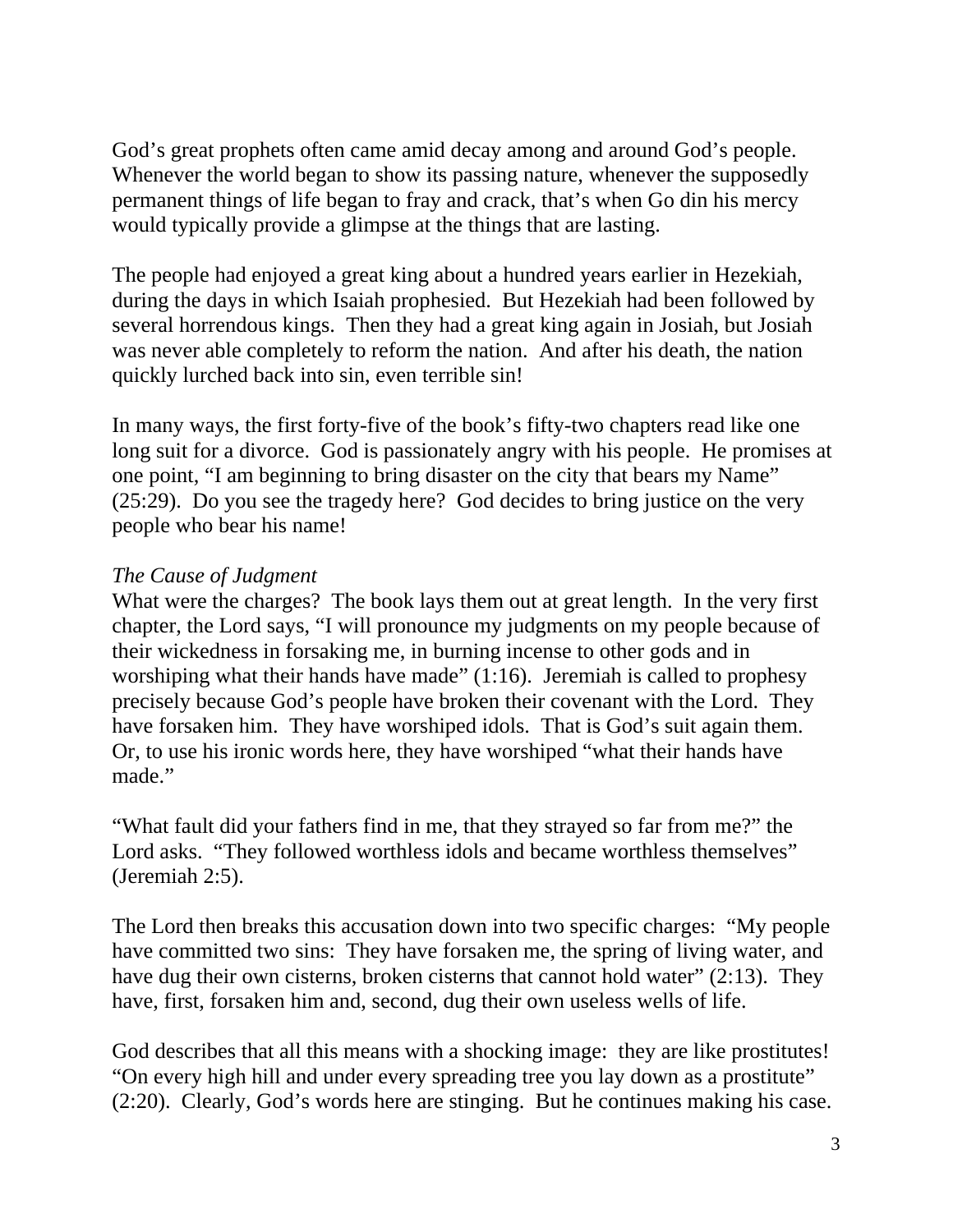Jeremiah 2:23-28

Jeremiah 3:1-5

The book of Jeremiah goes on like this for forty-five chapters! God is clear with his people: They have become brazen in their sin. They have no shame. They have become so accustomed to prostituting themselves to other gods that they don't even know how to blush. And when they claim to be devoted to the Lord, they lie. More than once he tells them, "You have as many gods as you have towns!"

Jeremiah 5:7-9

When God's people call for God's justice, they call his judgment down not only on those evil people *out there*, but on themselves. "Forget about the other guys," the Lord says, "why should I forgive *you*?"

The whole nation had sinned against God. Even their religious devotion was wrong. In what is known as Jeremiah's temple sermon, God mockingly repeats the people's claims to feel safe because the temple of Yahweh is in their presence. Surely, nothing could happen to them in the temple, right? All the while, Babylon draws closer with its army. The Lord scolds them through Jeremiah.

Jeremiah 7:9-11

They were even burning their sons and daughters in the fire in worship of Molech, offering up human sacrifices of their own family members in their false and detestable religion!

They had reached a terrible impasse in which God did not care about their hollow religious worship. They entered the house of Yahweh and sometimes did the right thing, but he knew everything else they were doing. He knew they did not care about his Word (6:19-20). In fact, his Word had become "offensive" to them (6:10).

What happens when God's Word becomes offensive to God's people? They pick teachers and prophets who will teach them something else. God observes, "A horrible and shocking thing has happened in the land: The prophets prophesy lies, the priests rule by their own authority, and my people love it this way" (5:30-31a).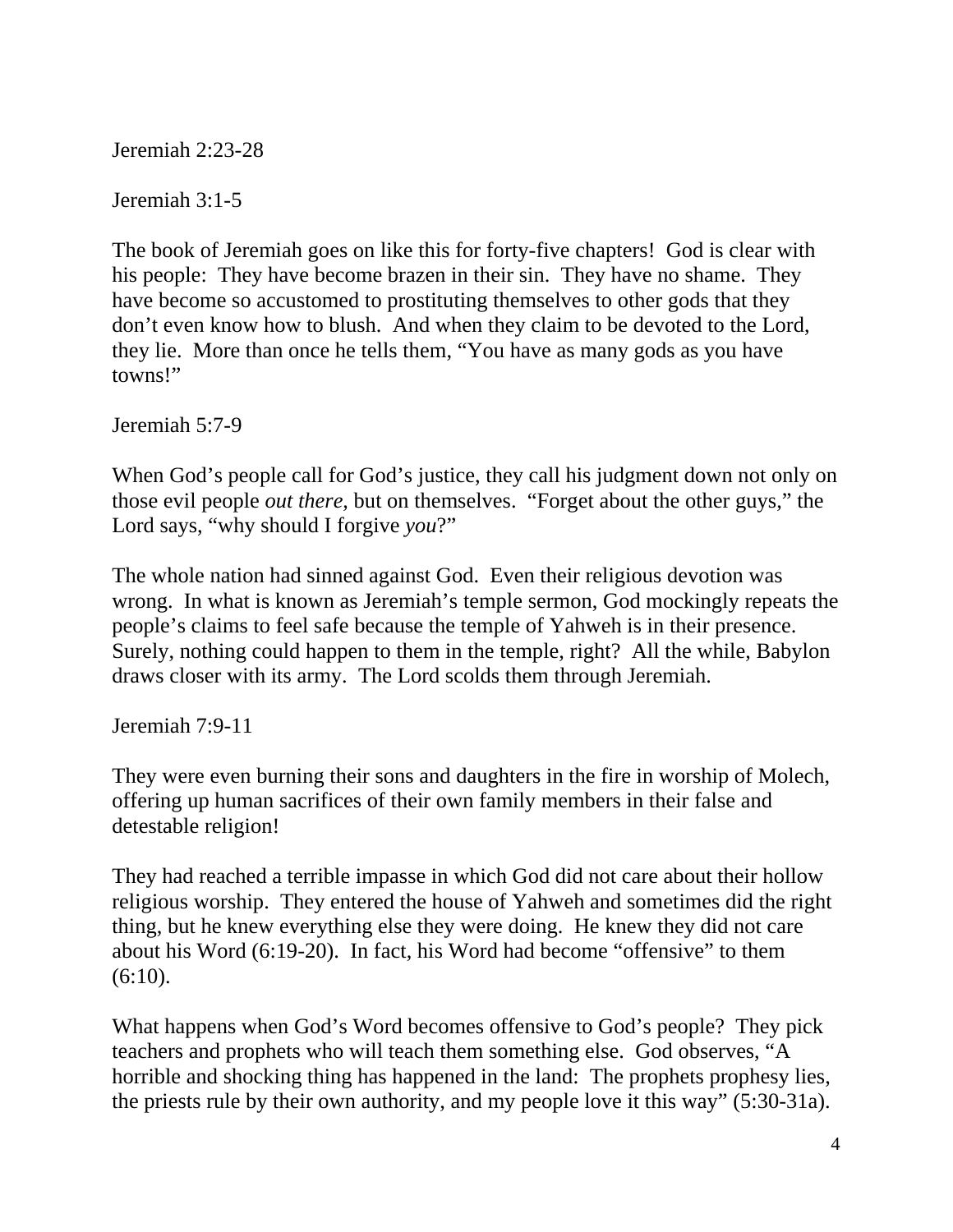Prophets, the spokesmen for God, prophesying lies? Priests, the mediators for Yahweh, living immoral lives? And God's people loving it this way?

#### *The Promise of Judgment*

God sent Jeremiah to bear the message of coming justice, even against those people who bore God's name.

How exactly would God judge his people? Part of the answer included things like false prophets and famine. But primarily, God would answer his people's disobedience with an army: he would destroy the nation. The Lord symbolizes this destruction with a clay pot he instructs Jeremiah to purchase and then smash in front of a crowd while saying, "This is what the Lord Almighty says: I will smash this nation and this city just as this potter's jar is smashed" (19:11).

A number of so-called prophets may have been running around saying, peace, peace," but there was no peace (6:14; 8:11). Instead, God would give his people over to the ones they really trusted. He would exile them to Babylon for seventy years. In the final chapter of Jeremiah (chapter 52), we read the historical account taken directly from the book of 2 Kings (24:18-25:21), describing Jerusalem's fall, King Zedekiah's capture, the destruction of the temple and the city walls, and finally the exile of the people: "So Judah went into captivity, away from her land."

Some people like to present God as a formless ocean of love, engulfing our every part. But the Bible nowhere presents God's love so amorphously. God has revealed himself in the book of Jeremiah and elsewhere as a personal God who is holy and who cares.

#### *The Priority of Judgment*

Suppose for a moment, however, that the story ended here. Suppose that God used Babylon to chasten his people in love, and then the story stopped. What would be wrong with that picture?

The question that at least Jeremiah would ask is, what about Babylon itself? Would Babylon escape judgment? If you stopped reading at chapter 45, you might think so. And that doesn't seem fair? Jeremiah raises this topic with the Lord back in chapter 12. Most of the book, you might notice, consists of the Lord speaking through Jeremiah. But here is one place where Jeremiah gets a word in edgewise: "You are always righteous, O Lord, when I bring a case before you. Yet I would speak with you about your justice: Why does the way of the wicked prosper?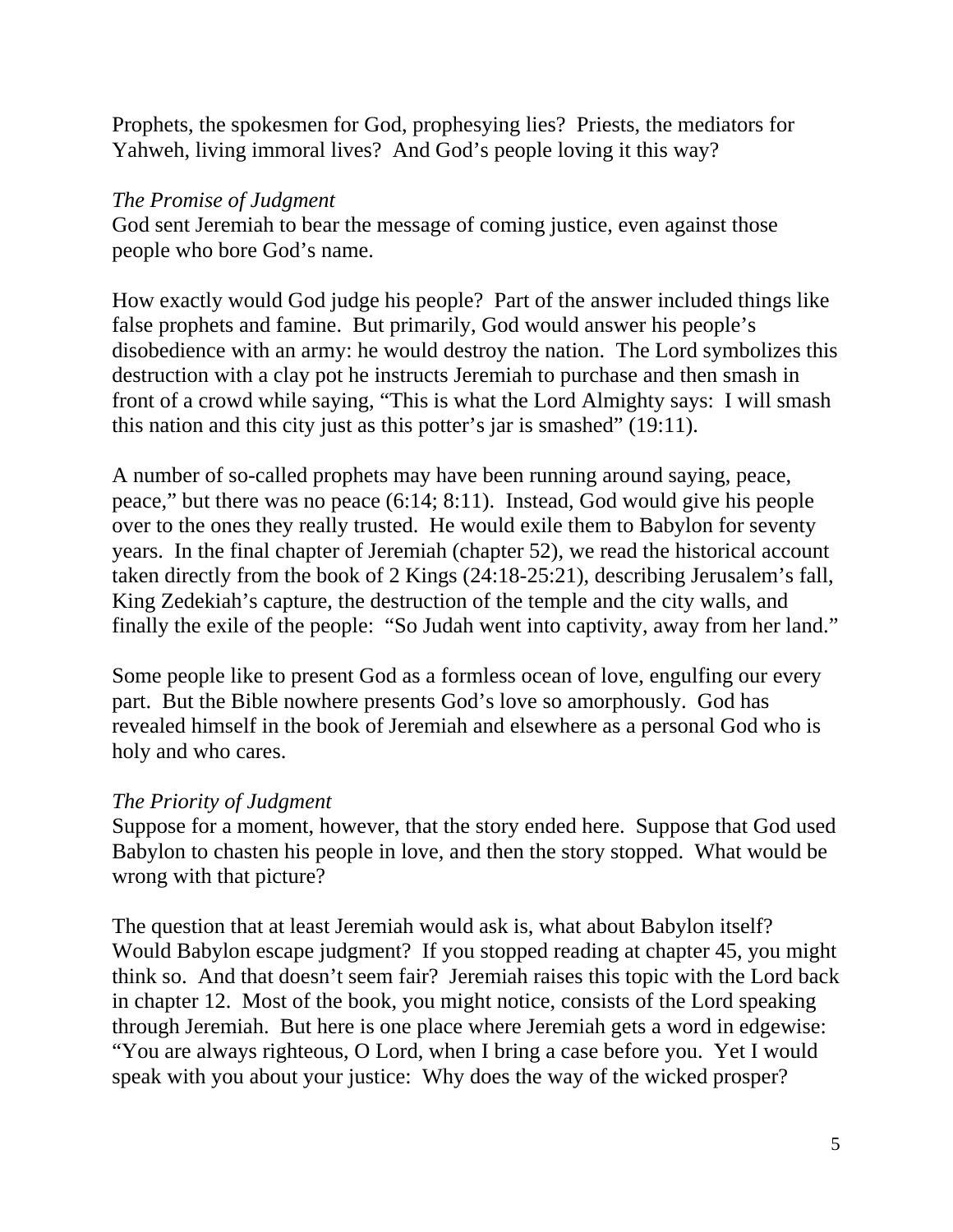Why do all the faithless live at ease?" (12:1). This inspired prophet of God asks God quite honestly why the wicked prosper. It does not seem just, but they do!

Will they always so prosper? The answer is: not forever. God *will* ultimately bring judgment on all the wicked. And we'll get to that in a moment.

God wants to make sure his people understand the priority he places upon their (*our* – if we are Christians) judgment. Only then will he move to those who are not his people. First things first. The apostle Peter understood this dynamic perfectly. In his first letter, he observes, "For it is time for judgment to begin with the family of God." Then he continues, "And if it begins with us, what will the outcome be for those who do not obey the gospel of God?"

There is a powerful picture here for us. If Jeremiah spends forty-five chapters focusing on the faults of God's own people, should we spend most of our spiritual lives focusing on the faults of all those around us? On the faults of non-Christians or society at large? On the faults of other members of our own family? No, we should begin as individuals by observing our own hearts and lives, just as God begins with his own people. We should also begin as a church by seeking to be open to the Lord's correction, and not by focusing on how everyone else is wrong and we are right.

Jeremiah gave the messages, but he did not invent or generate them. Still, his job did cause him no small amount of consternation and strife. At one point, he laments.

Jeremiah 20:7-10

#### **Justice for Babylon and the Nations (Chapters 46-51)**

Thus far, we have been looking only at God's judgment of his own people, in the first 45 chapters of Jeremiah. In chapters 46-49, it's as if God says, "Don't think I have forgotten the rest of the world." Then in chapters 50-51, God turns his eyes onto Babylon itself.

If you start in chapter 46 and then glance through the headings of the next few chapters, you will see that Jeremiah begins with the promises of judgment upon Egypt and then sweeps eastward, speaking out judgment on nation after nation. Apparently, no one will be left out: Egypt, the Philistines, Moab, Amman, Edom, Damascus, Kadar, Hazer, and Elam. Then, most extraordinary, he takes the most space, in chapters 50-51, to make a final, ultimate, climactic declaration of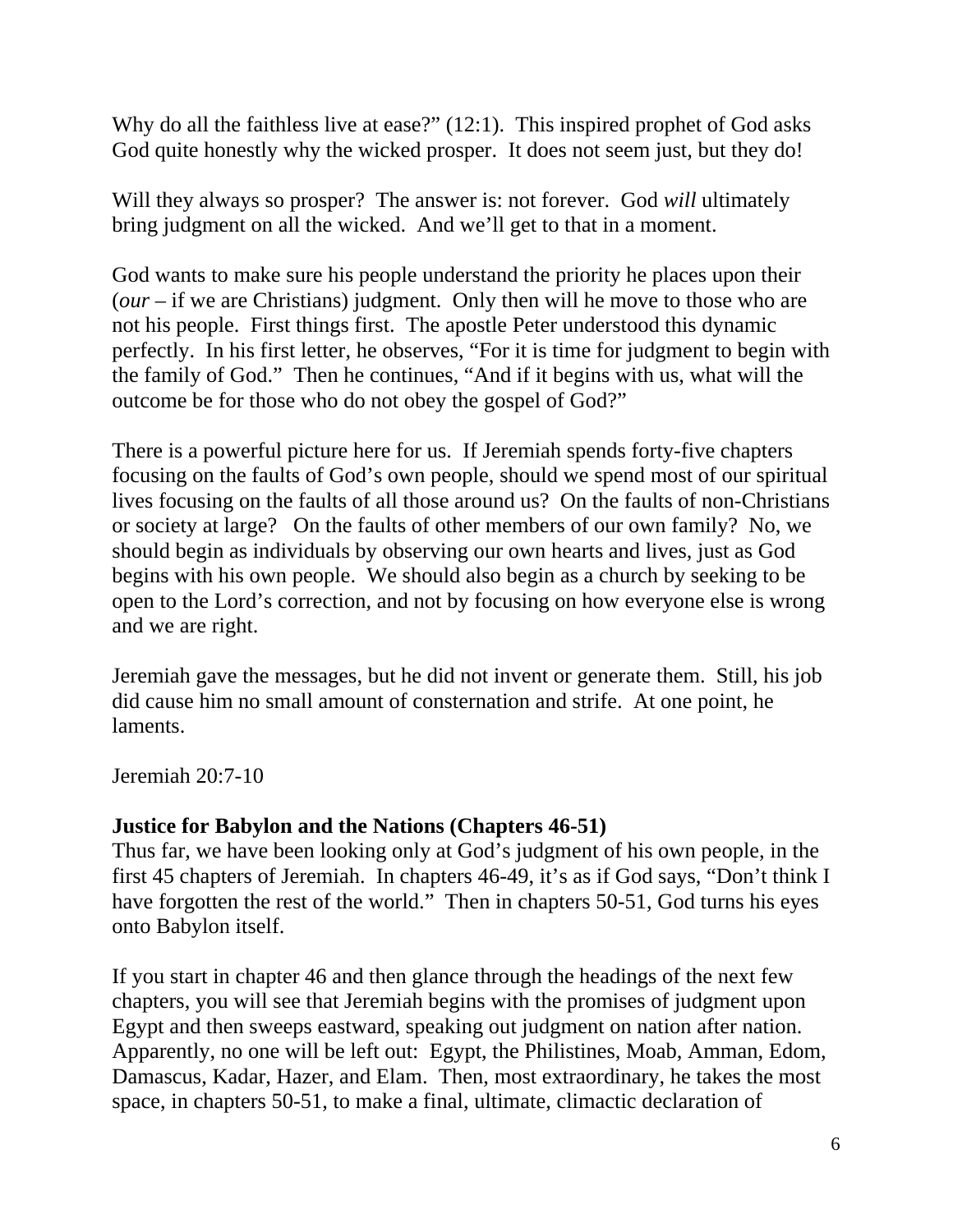impending judgment. And who is the recipient of this promised condemnation? Babylon, the very nation that Jeremiah's contemporaries thought he was collaborating with.

In these two chapters, God clearly makes the point that the Babylonians were only a tool in God's hand. The nation that once looked so magnificent and majestic and mighty turned out to be a pawn in God's plan to humble his own people. Everything the Babylonians accomplished was accomplished at God's behest, at his pleasure, for his purposes. Apart from him, they could do nothing.

At the beginning of chapter 50, the Lord says through Jeremiah, "Announce and proclaim among the nations, lift up a banner and proclaim it; keep nothing back, but say, 'Babylon will be captured; Bell will be put to shame, Marcum filled with terror. Her images will be put to shame and her idols filled with terror'" (50:2).

Jeremiah 51:58

These are strong words, coming from one little prophet in a failing country against the superpower of the day – which is about to conquer his nation?

Jeremiah was the employee of no person or state. He was not the mouthpiece of any political party. And he was not part of some cynical operation to undermine his country. Instead, he was God's spokesman who spoke God's truth in judgment and love to God's creation. He was a prophet of God.

As Christians, we do not tell the good news of Christianity because it initially pleases everyone. There are parts of our message that people often do not like. We tell it, rather, because it is the true message of God. It is the message of the Lord that has come to us and that we give to others, not in pride but in humility. Jeremiah showed such humility when he stood and told his king that he would go into captivity. He showed such humility when he stood and told the Babylonians that they too would perish in God's judgment. In neither case did Jeremiah assume any of this would be done by his might, or that these things would happen through any insight of his own. He simply said what God told him to say.

We have been given a message that is not our own. We did not make it. We cannot tailor it. God has given it to us to tell the world. What's that message? We have all rebelled against God and deserve his eternal condemnation. We deserve to go to hell. Yet God in his kindness and mercy sent his son Jesus to live a perfect life and die on the cross for the sins of all who would ever repent and believe in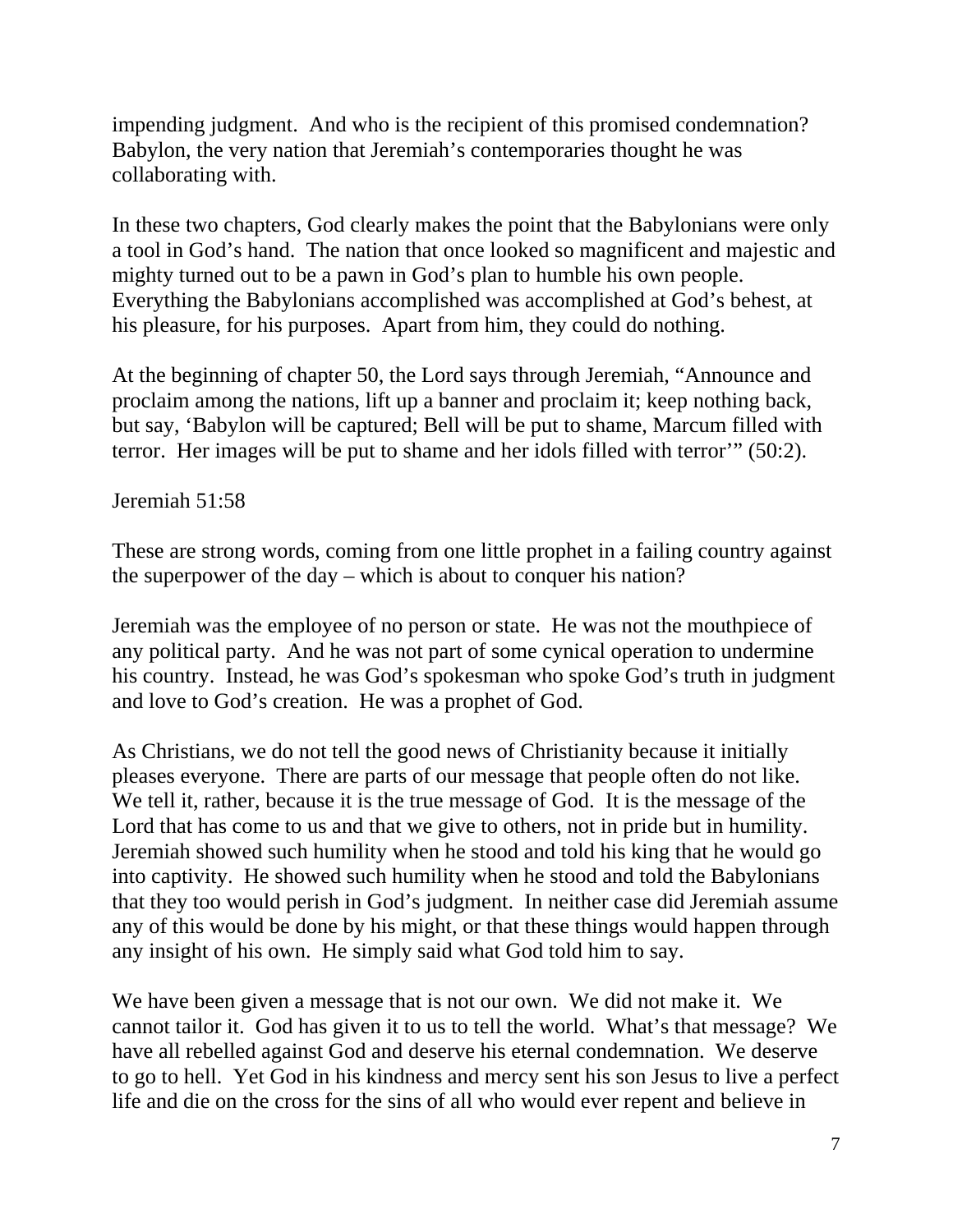him. In Christ alone can we find forgiveness for our sins and reconciliation with God. The Bible now calls us to repent of our sins and trust in Christ.

If everyone receives justice, what then is the difference between God's people and other people? The difference is mercy.

The book of Jeremiah is not entirely a book of gloom. If you are looking for a little sunshine, read through chapters 30-33.

Jeremiah 32:37-40

To make this hope more concrete, God instructs Jeremiah to buy a piece of land even though the collapse of the domestic economy appears imminent (32:7-9). It's as if God is saying to Jeremiah, "Show the people that you are willing to put your money where your mouth is. Show them that you are serious when you say that my word has come to you and that I will restore my people."

God promises judgment, but he also promises hope.

It is also interesting to note that God saves one person, Ebed-Melech, out of this condemned city of Jerusalem, "because," God says to Ebed-Melech, "you trusted me" (39:16-18). A whole city stood under judgment, but there was mercy for this one who trusted God!

Though justice is what we want, though justice is what we often demand, consider Portia's words to Shylock in Shakespeare's Merchant of Venice:

 "Though Justice be thy plea, consider this, That in the course of justice none of us Should see salvation: we do pray for mercy" (IV.i.182).

Do people have a natural sense of justice? What evidence do you see? What biblical support can be given for this idea?

Does the punishment one human being will receive for a crime that he or she commits against another human being bring complete justice to that situation? If not, what will?

Why, amid a world of evil, rebellion, and moral decay, is the message of God necessarily an offensive message that will turn people off?